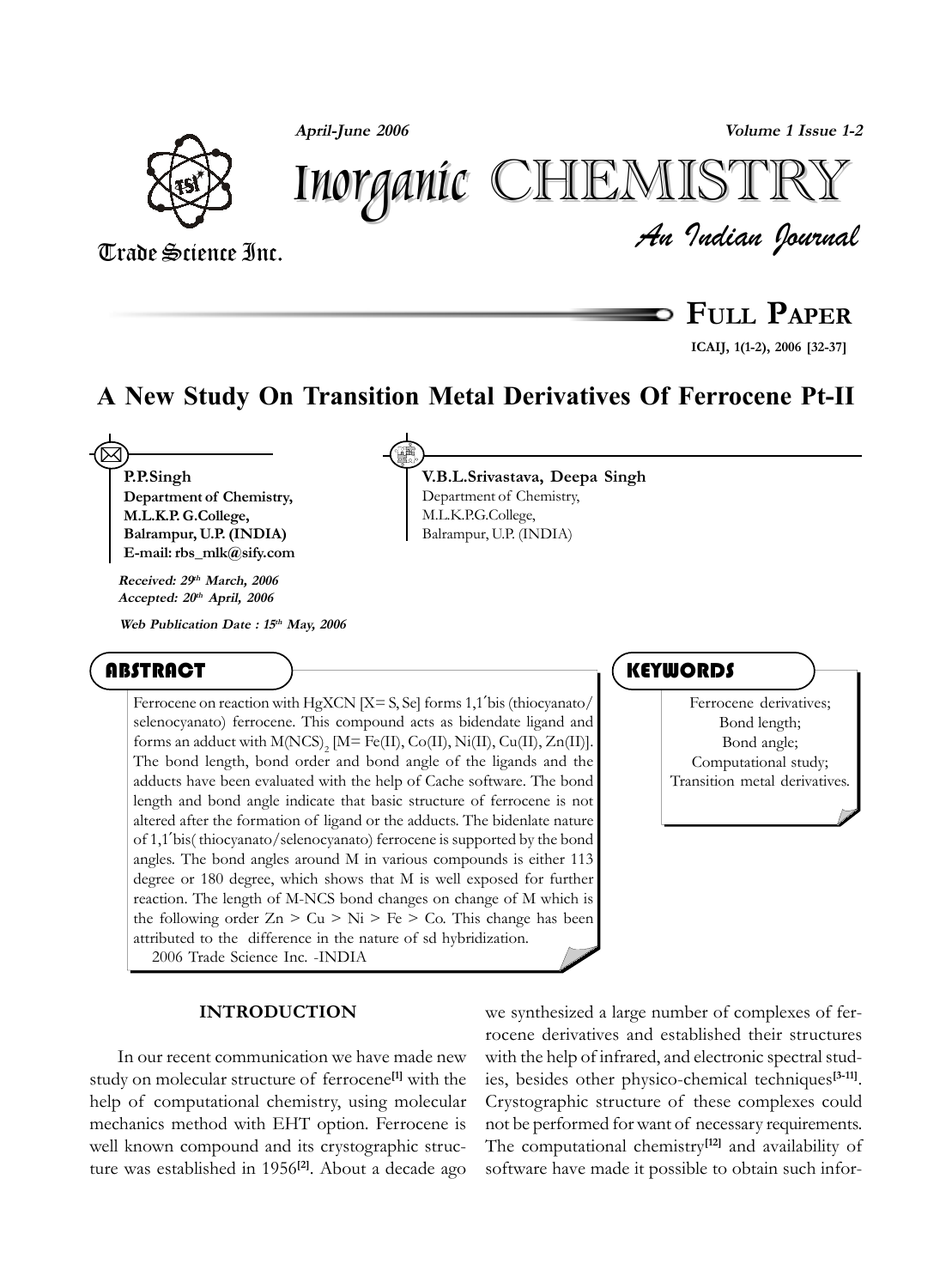### **FULL PAPER**

mations about a molecule which were earlier possible only by crystographic study. The importance of bond length and bond angle in describing the nature of bonding in a compound has recently been emphasized**[13]**. We in this paper present a study on bond length and bond angles of a series of compounds of ferrocene.

### **MATERIAL AND METHOD**

The compounds, which are study material of this paper, are listed in TABLE 1. These compounds have been prepared and studied by us in our earlier work**[3- 11]**. For present study the 3D modeling and geometry optimization of all the compounds have been done with the help of PCMODEL software using the semiempirical PM3 Hamiltonian. The MOPAC calculation of bond length, bond order and bond angle were performed with Cache software. The optimized structure of compounds **(2)** and **(3)** is shown in figure 1 and of **(4-13)** is shown in figure-2.

| Compd. No. | Compounds                                                                                     |
|------------|-----------------------------------------------------------------------------------------------|
| 1          | $Fe(C_5H_5)_2$                                                                                |
| 2          | $Fe(C_5H_4)_2$ - $(HgSCN)_2$                                                                  |
| 3          | $Fe(C_5H_4)_2$ -(HgSeCN) <sub>2</sub>                                                         |
| 4          | $Fe(C_5H_4)_2$ -(HgSCN) <sub>2</sub> .2Fe(NCS) <sub>2</sub>                                   |
| 5          | $Fe(C_5H_4)_2$ -(HgSCN) <sub>2</sub> .2Co(NCS) <sub>2</sub>                                   |
| 6          | $Fe(C_5H_4)_2$ -(HgSCN) <sub>2</sub> .2Ni(NCS) <sub>2</sub>                                   |
| 7          | $Fe(C_5H_4)_2$ -(HgSCN) <sub>2</sub> .2Cu(NCS) <sub>2</sub>                                   |
| 8          | $Fe(C_5H_4)_2$ -(HgSCN) <sub>2</sub> .2Zn(NCS) <sub>2</sub>                                   |
| 9          | $Fe(C_5H_4)_2$ -(HgSeCN) <sub>2</sub> .2Fe(NCS) <sub>2</sub>                                  |
| 10         | $Fe(C_5H_4)_2$ -(HgSeCN) <sub>2</sub> .2Co(NCS) <sub>2</sub>                                  |
| 11         | Fe(C <sub>5</sub> H <sub>4</sub> ) <sub>2</sub> -(HgSeCN) <sub>2</sub> .2Ni(NCS) <sub>2</sub> |
| 12         | $Fe(C_5H_4)_2$ -(HgSeCN) <sub>2</sub> .2Cu(NCS) <sub>2</sub>                                  |
| 13         | $Fe(C_5H_4)_2$ -(HgSeCN) <sub>2</sub> .2Zn(NCS) <sub>2</sub>                                  |

### **TABLE 1**

### **RESULT AND DISCUSSION**

The first stage of the study is confined to the measurements of various bond length, bond order and bond angles of ferrocene followed by the same measurements of the 1,1′-bis(thiocyanato/selenocyanato mercurio) ferrocene (Figure-1) and of the





adducts formed by reaction with M(NCS)2, [M=Fe(II), Co(II), Ni(II), Cu(II) and Zn (II)] (Figure-2). The compounds studied are listed in TABLE 1.

The computational result of bond length, bond order and bond angles of various bonds between C-C, and C-Fe of ferrocene are included in TABLE 3 which indicate that C-C bonds lengths are 1.540 Å

> Inorganic CHEMISTRY *An Indian Journal*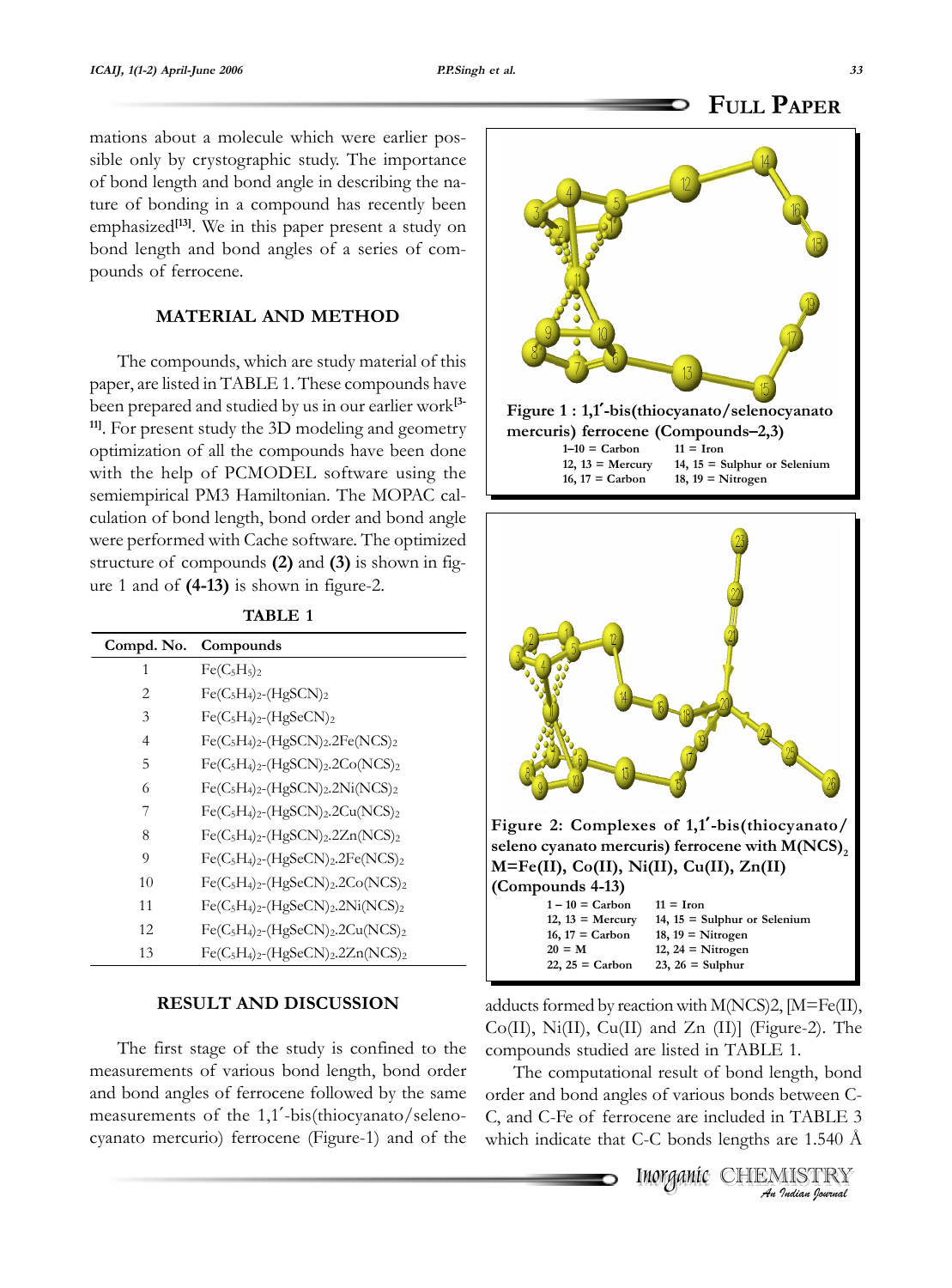## **FULL PAPER**

|                            |       | Bond Length (Å) |              |       |                                                                                        |       |       |               |       |                |  |  |  |  |  |
|----------------------------|-------|-----------------|--------------|-------|----------------------------------------------------------------------------------------|-------|-------|---------------|-------|----------------|--|--|--|--|--|
| <b>Bonds</b>               |       |                 | Compound-4-8 |       |                                                                                        |       |       | Compound-5-13 |       |                |  |  |  |  |  |
|                            |       |                 |              |       | 1,1'-bis (mercurio thiocyanati) ferrocene<br>1,1'-bis (mercurio thiocyanati) ferrocene |       |       |               |       |                |  |  |  |  |  |
|                            | Fe    | Co              | Ni           | Cu    | $\mathbf{Z}$ n                                                                         | Fe    | Co    | Ni            | Cu    | $\mathbf{Z}$ n |  |  |  |  |  |
| $N_{18}$ -Fe <sub>20</sub> | 2.210 | 2.211           | 2.211        | 2.211 | 2.211                                                                                  | 2.210 | 2.21  | 2.21          | 2.21  | 2.21           |  |  |  |  |  |
| $N_{19}$ -Fe <sub>20</sub> | 2.012 | 2.012           | 2.012        | 2.012 | 2.012                                                                                  | 2.012 | 2.012 | 2.012         | 2.012 | 2.012          |  |  |  |  |  |
| $N_{21}$ -C <sub>22</sub>  | 1.203 | 1.203           | 1.203        | 1.203 | 1.203                                                                                  | 1.203 | 1.203 | 1.203         | 1.203 | 1.203          |  |  |  |  |  |
| $C_{22} - S_{23}$          | 1.541 | 1.541           | 1.541        | 1.541 | 1.541                                                                                  | 1.541 | 1.541 | 1.541         | 1.541 | 1.541          |  |  |  |  |  |
| $N_{24}$ -C <sub>25</sub>  | 1.210 | 1.210           | 1.210        | 1.210 | 1.210                                                                                  | 1.210 | 1.210 | 1.210         | 1.210 | 1.210          |  |  |  |  |  |
| $C_{25} - S_{26}$          | 1.790 | 1.790           | 1.790        | 1.790 | 1.790                                                                                  | 1.790 | 1.790 | 1.790         | 1.790 | 1.930          |  |  |  |  |  |
| $N_{21}$ -Fe <sub>20</sub> | 1.920 | 1.910           | 1.920        | 1.950 | 2.000                                                                                  | 1.920 | 1.910 | 1.950         | 1.950 | 2.000          |  |  |  |  |  |
| $N_{24}$ -Fe <sub>20</sub> | 1.920 | 1.910           | 1.920        | 1.950 | 2.000                                                                                  | 1.920 | 1.910 | 1.950         | 1.950 | 2.000          |  |  |  |  |  |
| $S_{23} - N_{21}$          | 2.743 | 2.443           | 2.743        | 2.743 | 2.743                                                                                  | 2.743 | 2.743 | 2.743         | 2.743 | 2.743          |  |  |  |  |  |

**TABLE 2**

in six cases and 1.352 Å in four cases. Fe-C bonds have length in the range 2.2 Å in eight bonds and 2.1 Å in two cases. However, there is little difference in length in all the cases. The bond angles in ferrocene between C-C-C are very close to 109 degree C-Fe-C arte in the range of 35-40 degree.

On reaction with HgSCN and HgSeCN, the ferrocene is converted into 1,1′-bis(thiocyanato mercurio) ferrocene and 1,1′-bis(selenocyanato) ferrocene that is compound **(2)** and **(3)**. The bond length, bond order and bond angles are presented in the TABLE 4. The bond length, bond order and bond angles of various bonds of ferrocene remain intact and there is no change in them hence the bonds of ferrocene are not included in the TABLE. This observation supports the stability of the ferrocene.

The new bonds, which are created after the formation of compound of **(2)** and **(3)**, are the following:



The bond lengths of the above bonds in thio and seleno derivatives have same length, but they differ in Hg-S, Hg-Se, C-S, C-Se bond lengths. The bond length between mercury and sulphur bond is 2.510 Å, between mercury and selenium bond is 2.650 Å, between sulphur and carbon is 1.790 Å and between selenium and carbon is 1.930 Å. The bond angles between Hg-S-C and Hg-Se-C are 120 degree; and between S-C-N, and Se-C-N are 180 degree.

*An Indian Journal* Inorganic Inorganic CHEMISTRY

On reaction with M (NCS),  $[M = Fe(II), Co(II),]$ Ni(II), Cu(II), Zn(II)] the 1,1′-bis(mercurio thiocyanato) ferrocene forms compounds no **(4-8)** and on reaction with its selenocyanate counterpart compound no. **(5-13)**. The bond length and bond order are included in TABLE 4 and 5 respectively. A compara-

**TABLE 3: Bond length, bond order and bond angle of compound no. (1)**

|           | Bond       | <b>Bond</b> | Labeled           | Bond     |
|-----------|------------|-------------|-------------------|----------|
| Bond      | Length     | Order       | bond              | Angle    |
|           | (angstrom) |             | angle             | (degree) |
| $C1-C2$   | 1.54       | 1.259       | $C3$ -Fe11- $C4$  | 41.232   |
| $C2-C3$   | 1.352      | 1.248       | $C2$ -Fe11- $C3$  | 35.778   |
| $C3-C4$   | 1.54       | 1.234       | $C2$ -Fe11- $C1$  | 40.234   |
| $C4-C5$   | 1.54       | 1.268       | $C1$ -Fe $11$ -C5 | 34.961   |
| $C5-C1$   | 1.352      | 1.278       | $C5$ -Fe11- $C4$  | 40.612   |
| $C6-C7$   | 1.352      | 1.274       | $C7$ -Fe11- $C6$  | 35.115   |
| $C7-C8$   | 1.54       | 1.268       | $C6$ -Fe11- $C10$ | 40.274   |
| $C8-C9$   | 1.352      | 1.259       | $C10$ -Fe11- $C9$ | 40.679   |
| $C9-C10$  | 1.54       | 1.249       | $C9$ -Fe11- $C8$  | 35.692   |
| $C10-C6$  | 1.54       | 1.234       | C8-Fe11-C7        | 40.549   |
| Fe11-C5   | 2.243      | 0.314       | $C1-C2-C3$        | 109.061  |
| Fe11-C1   | 2.258      | 0.317       | $C2-C3-C4$        | 109.061  |
| Fe11-C2   | 2.219      | 0.341       | $C3-C4-C5$        | 103.755  |
| $Fe11-C3$ | 2.181      | 0.367       | $C4-C5-C1$        | 109.061  |
| $Fe11-C6$ | 2.246      | 0.309       | $C5-C1-C2$        | 109.061  |
| Fe11-C7   | 2.235      | 0.304       | $C7-C8-C9$        | 109.061  |
| Fe11-C8   | 2.208      | 0.326       | $C8-C9-C10$       | 109.061  |
| Fe11-C4   | 2.193      | 0.35        | $C9-C10-C6$       | 103.755  |
| Fe11-C10  | 2.227      | 0.342       | $C10-C6-C7$       | 109.061  |
| Fe11-C9   | 2.203      | 0.345       | $C6-C7-C8$        | 109.061  |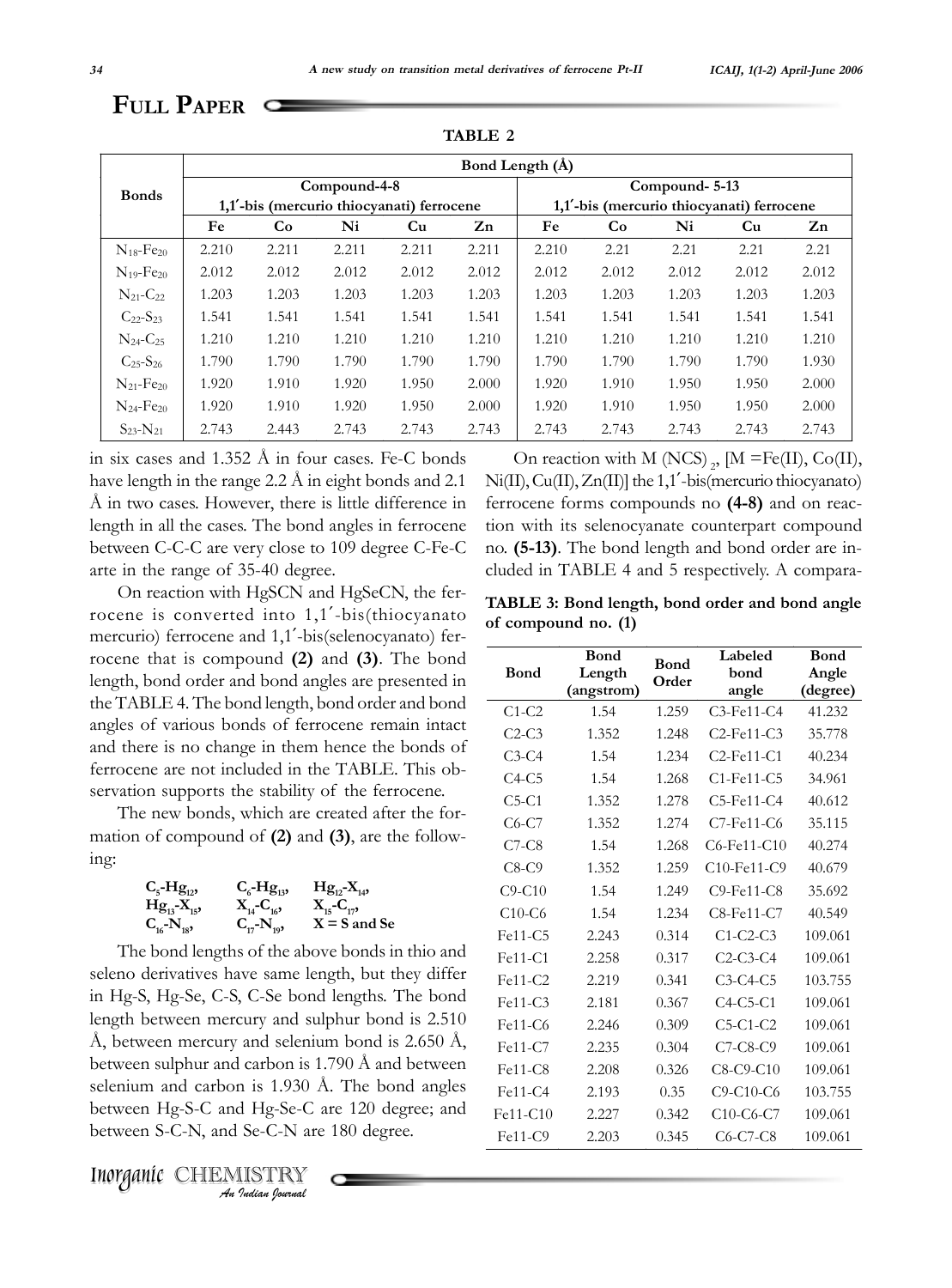| TABLE 4: Bond length, bond order and bond angle (degree) of compound of compound no.(2-3) other |  |  |  |
|-------------------------------------------------------------------------------------------------|--|--|--|
| than ferrocene ring                                                                             |  |  |  |

| Nature of                        |                       | Compound-2           |                       | Compound-3           | Labeled                                           | Compound- |            |
|----------------------------------|-----------------------|----------------------|-----------------------|----------------------|---------------------------------------------------|-----------|------------|
| bond                             | <b>Bond</b><br>length | <b>Bond</b><br>order | <b>Bond</b><br>length | <b>Bond</b><br>order | bond<br>angle                                     | 2         | Compound-3 |
| $C5-Hg12$                        | 2.26                  | 0.795                | 2.26                  | 0.795                | C7-C6-Hg13                                        | 125.469   | 125.469    |
| $C6-Hg13$                        | 2.26                  | 0.912                | 2.26                  | 0.912                | C10-C6-Hg13                                       | 125.469   | 125.469    |
| Hg12-S14                         | 2.51                  | 0.577                | 2.65                  | 0.577                | C6-Hg13-S15                                       | 180       | 180        |
| Hg13-S15                         | 2.51                  | 0.832                | 2.65                  | 0.832                | $C1-C5-Hg12$                                      | 125.469   | 125.469    |
| S <sub>14</sub> -C <sub>16</sub> | 1.79                  | 1.153                | 1.93                  | 1.153                | $C4-C5-Hg12$                                      | 125.469   | 125.469    |
| S <sub>15</sub> -C <sub>17</sub> | 1.79                  | 1.094                | 1.93                  | 1.094                | C5-Hg12-S14                                       | 180       | 180        |
| $C16-N18$                        | 1.21                  | 2.614                | 1.21                  | 2.614                | Hg13-S15-C17                                      | 120       | 120        |
| C <sub>17</sub> -N <sub>19</sub> | 1.21                  | 2.645                | 1.21                  | 2.645                | Hg12-S14-C16                                      | 120       | 120        |
|                                  |                       |                      |                       |                      | S15-C17-N19                                       | 180       | 180        |
|                                  |                       |                      |                       |                      | S <sub>14</sub> -C <sub>16</sub> -N <sub>18</sub> | 180       | 180        |

|                                   | Compound 4  |             | Compound 5  |             | Compound 6  |             | Compound 7  |             | Compound 8  |             |
|-----------------------------------|-------------|-------------|-------------|-------------|-------------|-------------|-------------|-------------|-------------|-------------|
| Nature of bond                    | <b>Bond</b> | <b>Bond</b> | <b>Bond</b> | <b>Bond</b> | <b>Bond</b> | <b>Bond</b> | <b>Bond</b> | <b>Bond</b> | <b>Bond</b> | <b>Bond</b> |
|                                   | length      | order       | length      | order       | length      | order       | length      | order       | length      | order       |
| $C5-Hg12$                         | 2.044       | 0.795       | 2.044       | 0.795       | 2.044       | 0.795       | 2.044       | 0.795       | 2.044       | 0.795       |
| $C6-Hg13$                         | 2.037       | 0.912       | 2.037       | 0.912       | 2.037       | 0.912       | 2.037       | 0.912       | 2.037       | 0.912       |
| Hg12-S14                          | 2.475       | 0.577       | 2.475       | 0.577       | 2.475       | 0.577       | 2.475       | 0.577       | 2.475       | 0.577       |
| Hg13-S15                          | 2.416       | 0.832       | 2.416       | 0.832       | 2.416       | 0.832       | 2.416       | 0.832       | 2.416       | 0.832       |
| S <sub>14</sub> -C <sub>16</sub>  | 1.617       | 1.153       | 1.617       | 1.153       | 1.617       | 1.153       | 1.617       | 1.153       | 1.617       | 1.153       |
| S <sub>15</sub> -C <sub>17</sub>  | 1.631       | 1.094       | 1.631       | 1.094       | 1.631       | 1.094       | 1.631       | 1.094       | 1.631       | 1.094       |
| $C16-N18$                         | 1.182       | 2.614       | 1.182       | 2.614       | 1.182       | 2.614       | 1.182       | 2.614       | 1.182       | 2.614       |
| C <sub>17</sub> -N <sub>19</sub>  | 1.183       | 2.645       | 1.183       | 2.645       | 1.183       | 2.645       | 1.183       | 2.645       | 1.183       | 2.645       |
| N <sub>18</sub> -Fe <sub>20</sub> | 2.211       | 0.287       | 2.211       | 0.287       | 2.211       | 0.287       | 2.211       | 0.287       | 2.211       | 0.287       |
| N <sub>19</sub> -Fe <sub>20</sub> | 2.012       | 0.418       | 2.012       | 0.418       | 2.012       | 0.418       | 2.012       | 0.418       | 2.012       | 0.418       |
| N21-C22                           | 1.203       | 2.341       | 1.203       | 2.341       | 1.203       | 2.341       | 1.203       | 2.341       | 1.203       | 2.341       |
| $C22-S23$                         | 1.541       | 1.468       | 1.541       | 1.468       | 1.541       | 1.468       | 1.541       | 1.468       | 1.541       | 1.468       |
| N24-C25                           | 1.21        | 2.589       | 1.21        | 2.589       | 1.21        | 2.589       | 1.21        | 2.589       | 1.21        | 2.589       |
| $C25-S26$                         | 1.79        | 1.158       | 1.79        | 1.158       | 1.79        | 1.158       | 1.79        | 1.158       | 1.79        | 1.158       |
| $N21-Fe20$                        | 1.92        | 0.491       | 1.91        | 0.491       | 1.92        | 0.491       | 1.95        | 0.491       | 2.00        | 0.491       |
| $N24-Fe20$                        | 1.92        | 0.328       | 1.91        | 0.328       | 1.92        | 0.328       | 1.95        | 0.328       | 2.00        | 0.328       |
| S23-N21                           | 2.743       | 0.337       | 2.743       | 0.337       | 2.743       | 0.337       | 2.743       | 0.337       | 2.743       | 0.337       |

tive display of bond length is given in TABLE 2.

The length of metal nitrogen bonds,  $N_{18}-M_{20}$  and  $N_{19}-M_{20}$  [Metal = Fe (II), Co(II), Ni (II), Cu (II), Zn (II)] in all the cases are 2.012 and 2.211 Å indicating very clearly that there is no change in length on change of the metal ions. Similarly there are no changes in the length in other bond shown in the TABLE 2. A notable change in the length of metal bonds  $N_{21}$ - $M_{20}$ , and  $N_{24}$ - $M_{20}$  is however, observed. The smallest bond is of Co-N, followed by Fe-N and Ni-N; the longest bond is of Zn-N. The sequence is as below:

**Zn-N > Cu > N > Ni-N ~ Co-N > Fe-N**

The bond angles involving the metal ions are the following and are presented in TABLE 7 for compounds no. **(4-13)**.

### **Bond Angles**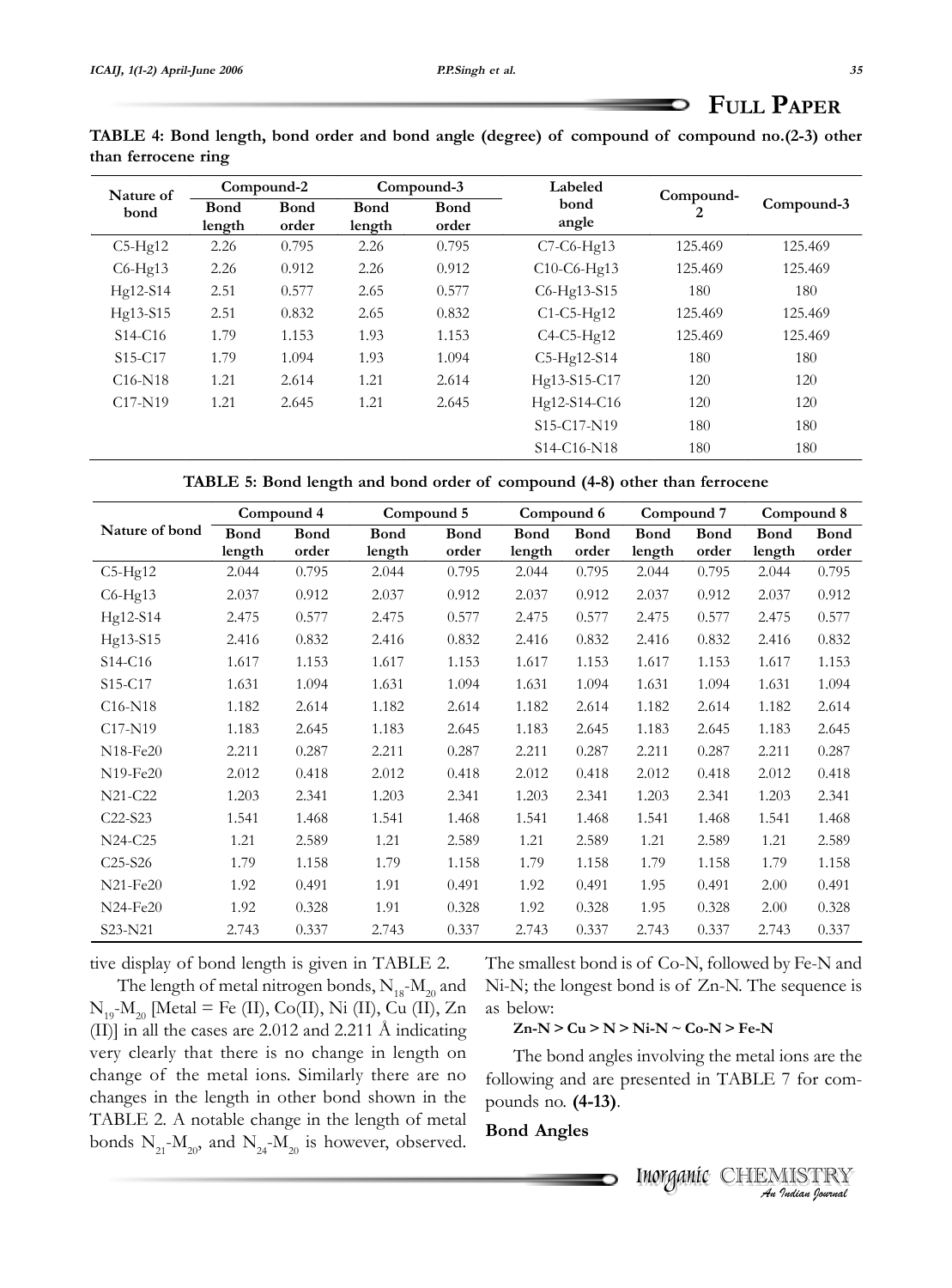| TABLE 6: Bond length and bond order of compound (9-13) other than ferrocene |  |  |  |  |  |  |  |  |  |  |  |  |
|-----------------------------------------------------------------------------|--|--|--|--|--|--|--|--|--|--|--|--|
|-----------------------------------------------------------------------------|--|--|--|--|--|--|--|--|--|--|--|--|

|                                   |             | Compound 9  | Compound 10 |             | Compound 11 |             | Compound 12 |             | Compound 13 |             |
|-----------------------------------|-------------|-------------|-------------|-------------|-------------|-------------|-------------|-------------|-------------|-------------|
| Nature of bond                    | <b>Bond</b> | <b>Bond</b> | <b>Bond</b> | <b>Bond</b> | <b>Bond</b> | <b>Bond</b> | <b>Bond</b> | <b>Bond</b> | <b>Bond</b> | <b>Bond</b> |
|                                   | length      | order       | length      | order       | length      | order       | length      | order       | length      | order       |
| $C5-Hg12$                         | 2.044       | 0.795       | 2.044       | 0.795       | 2.044       | 0.795       | 2.044       | 0.795       | 2.044       | 0.795       |
| $C6-Hg13$                         | 2.037       | 0.912       | 2.037       | 0.912       | 2.037       | 0.912       | 2.037       | 0.912       | 2.037       | 0.912       |
| Hg12-Se14                         | 2.475       | 0.577       | 2.475       | 0.577       | 2.475       | 0.577       | 2.475       | 0.577       | 2.475       | 0.577       |
| Hg13-Se15                         | 2.416       | 0.832       | 2.416       | 0.832       | 2.416       | 0.832       | 2.416       | 0.832       | 2.416       | 0.832       |
| Se14-C16                          | 1.617       | 1.153       | 1.617       | 1.153       | 1.617       | 1.153       | 1.617       | 1.153       | 1.617       | 1.153       |
| Se15-C17                          | 1.631       | 1.094       | 1.631       | 1.094       | 1.631       | 1.094       | 1.631       | 1.094       | 1.631       | 1.094       |
| $C16-N18$                         | 1.182       | 2.614       | 1.182       | 2.614       | 1.182       | 2.614       | 1.182       | 2.614       | 1.182       | 2.614       |
| C <sub>17</sub> -N <sub>19</sub>  | 1.183       | 2.645       | 1.183       | 2.645       | 1.183       | 2.645       | 1.183       | 2.645       | 1.183       | 2.645       |
| N <sub>18</sub> -Fe <sub>20</sub> | 2.211       | 0.287       | 2.211       | 0.287       | 2.211       | 0.287       | 2.211       | 0.287       | 2.211       | 0.287       |
| N <sub>19</sub> -Fe <sub>20</sub> | 2.012       | 0.418       | 2.012       | 0.418       | 2.012       | 0.418       | 2.012       | 0.418       | 2.012       | 0.418       |
| N21-C22                           | 1.203       | 2.341       | 1.203       | 2.341       | 1.203       | 2.341       | 1.203       | 2.341       | 1.203       | 2.341       |
| C <sub>22</sub> -Se <sub>23</sub> | 1.541       | 1.468       | 1.541       | 1.468       | 1.541       | 1.468       | 1.541       | 1.468       | 1.541       | 1.468       |
| N24-C25                           | 1.21        | 2.589       | 1.21        | 2.589       | 1.21        | 2.589       | 1.21        | 2.589       | 1.21        | 2.589       |
| $C25-Se26$                        | 1.93        | 1.158       | 1.93        | 1.158       | 1.93        | 1.158       | 1.93        | 1.158       | 1.93        | 1.158       |
| N21-Fe20                          | 1.92        | 0.491       | 1.91        | 0.491       | 1.92        | 0.491       | 1.95        | 0.491       | 2           | 0.491       |
| N24-Fe20                          | 1.92        | 0.328       | 1.91        | 0.328       | 1.92        | 0.328       | 1.95        | 0.328       | 2           | 0.328       |
| Fe11-C9                           | 2.203       | 0.345       | 2.203       | 0.345       | 2.203       | 0.345       | 2.203       | 0.345       | 2.203       | 0.345       |
| Se23-N21                          | 2.743       | 0.337       | 2.743       | 0.337       | 2.743       | 0.337       | 2.743       | 0.337       | 2.743       | 0.337       |

**TABLE 7: Bond angles (degree) of compounds no. (4-13) other than ferrocene ring**

| Labeled bond                                                   | Compd.  | Compd.  | Compd.  | Compd.  | Compd.  | Compd.  | Compd.  | Compd.  | Compd.  | Compd.  |
|----------------------------------------------------------------|---------|---------|---------|---------|---------|---------|---------|---------|---------|---------|
| angles                                                         | 4       | 5       | 6       | 7       | 8       | 9       | 10      | 11      | 12      | 13      |
| $C7-C6-Hg13$                                                   | 144.668 | 144.668 | 144.668 | 144.668 | 144.668 | 144.668 | 144.668 | 144.668 | 144.668 | 144.668 |
| C10-C6-Hg13                                                    | 101.208 | 101.208 | 101.208 | 101.208 | 101.208 | 101.208 | 101.208 | 101.208 | 101.208 | 101.208 |
| C6-Hg13-S15                                                    | 176.701 | 176.701 | 176.701 | 176.701 | 176.701 | 176.701 | 176.701 | 176.701 | 176.701 | 176.701 |
| $C1-C5-Hg12$                                                   | 132.568 | 132.568 | 132.568 | 132.568 | 132.568 | 132.568 | 132.568 | 132.568 | 132.568 | 132.568 |
| $C4-C5-Hg12$                                                   | 116.567 | 116.567 | 116.567 | 116.567 | 116.567 | 116.567 | 116.567 | 116.567 | 116.567 | 116.567 |
| C5-Hg12-S14                                                    | 118.916 | 118.916 | 118.916 | 118.916 | 118.916 | 118.916 | 118.916 | 118.916 | 118.916 | 118.916 |
| Hg13-S15-C17                                                   | 92.52   | 92.52   | 92.52   | 92.52   | 92.52   | 92.52   | 92.52   | 92.52   | 92.52   | 92.52   |
| Hg12-S14-C16                                                   | 92.778  | 92.778  | 92.778  | 92.778  | 92.778  | 92.778  | 92.778  | 92.778  | 92.778  | 92.778  |
| S15-C17-N19                                                    | 170.966 | 170.966 | 170.966 | 170.966 | 170.966 | 170.966 | 170.966 | 170.966 | 170.966 | 170.966 |
| C <sub>17</sub> -N <sub>19</sub> -F <sub>e</sub> <sub>20</sub> | 173.99  | 173.99  | 173.99  | 173.99  | 173.99  | 173.99  | 173.99  | 173.99  | 173.99  | 173.99  |
| S <sub>26</sub> -C <sub>25</sub> -N <sub>24</sub>              | 180.00  | 180.00  | 180.00  | 180.00  | 180.00  | 180.00  | 180.00  | 180.00  | 180.00  | 180.00  |
| C <sub>25</sub> -N <sub>24</sub> -Fe <sub>20</sub>             | 180.00  | 180.00  | 180.00  | 180.00  | 180.00  | 180.00  | 180.00  | 180.00  | 180.00  | 180.00  |
| S <sub>14</sub> -C <sub>16</sub> -N <sub>18</sub>              | 178.195 | 178.195 | 178.195 | 178.195 | 178.195 | 178.195 | 178.195 | 178.195 | 178.195 | 178.195 |
| C <sub>16</sub> -N <sub>18</sub> -F <sub>e</sub> <sub>20</sub> | 150.438 | 150.438 | 150.438 | 150.438 | 150.438 | 150.438 | 150.438 | 150.438 | 150.438 | 150.438 |
| N18-Fe20-N24                                                   | 113.497 | 113.497 | 113.497 | 113.497 | 113.497 | 113.497 | 113.497 | 113.497 | 113.497 | 113.497 |
| N24-Fe20-N19                                                   | 113.497 | 113.497 | 113.497 | 113.497 | 113.497 | 113.497 | 113.497 | 113.497 | 113.497 | 113.497 |
| N21-Fe20-N19                                                   | 113.497 | 113.497 | 113.497 | 113.497 | 113.497 | 113.497 | 113.497 | 113.497 | 113.497 | 113.497 |
| Fe20-N21-C22                                                   | 180.00  | 180.00  | 180.00  | 180.00  | 180.00  | 180.00  | 180.00  | 180.00  | 180.00  | 180.00  |
| N21-C22-S23                                                    | 178.961 | 178.962 | 178.961 | 178.961 | 178.962 | 178.961 | 178.962 | 178.961 | 178.961 | 178.962 |

*An Indian Journal* Inorganic Inorganic CHEMISTRY

 $\sim$